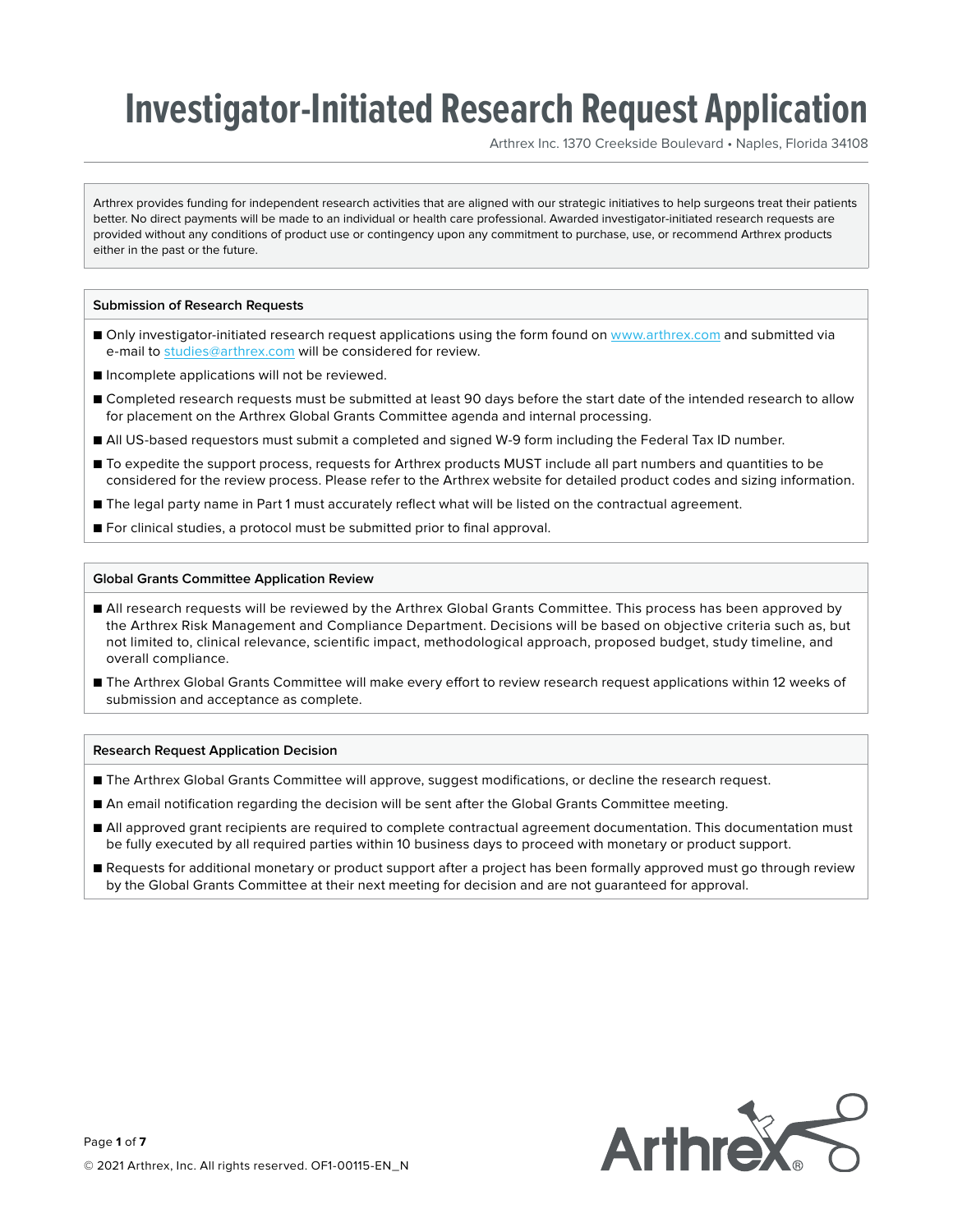Arthrex Inc. 1370 Creekside Boulevard • Naples, Florida 34108

| Part 1: Institution Contact Information |               |              |             |              |
|-----------------------------------------|---------------|--------------|-------------|--------------|
| Requester (Contact):                    | Title:        |              | Department: |              |
| Email:                                  | Phone Number: |              |             | Institution: |
| <b>Street Address:</b>                  |               | City, State: |             | ZIP:         |

| Principal Investigator (if different from above): |               |              | Department: |              |
|---------------------------------------------------|---------------|--------------|-------------|--------------|
| Email:                                            | Phone Number: |              |             | Institution: |
| <b>Street Address:</b>                            |               | City, State: |             | ZIP:         |

| Legal Party Name for Agreement: | US Federal Tax ID $#$ (for US-requestors only): |              | <b>Attention Line:</b> |      |
|---------------------------------|-------------------------------------------------|--------------|------------------------|------|
| Street Address:                 |                                                 | City, State: |                        | ZIP: |

| Co-investigator(s) and Sub-investigators<br>(individuals who have a major role in the research at the site and at additional sites) |             |               |                                       |
|-------------------------------------------------------------------------------------------------------------------------------------|-------------|---------------|---------------------------------------|
| Name:                                                                                                                               | Department: | Organization: | <b>Different Site</b><br>and Contract |
|                                                                                                                                     |             |               | □                                     |
|                                                                                                                                     |             |               | □                                     |
|                                                                                                                                     |             |               |                                       |

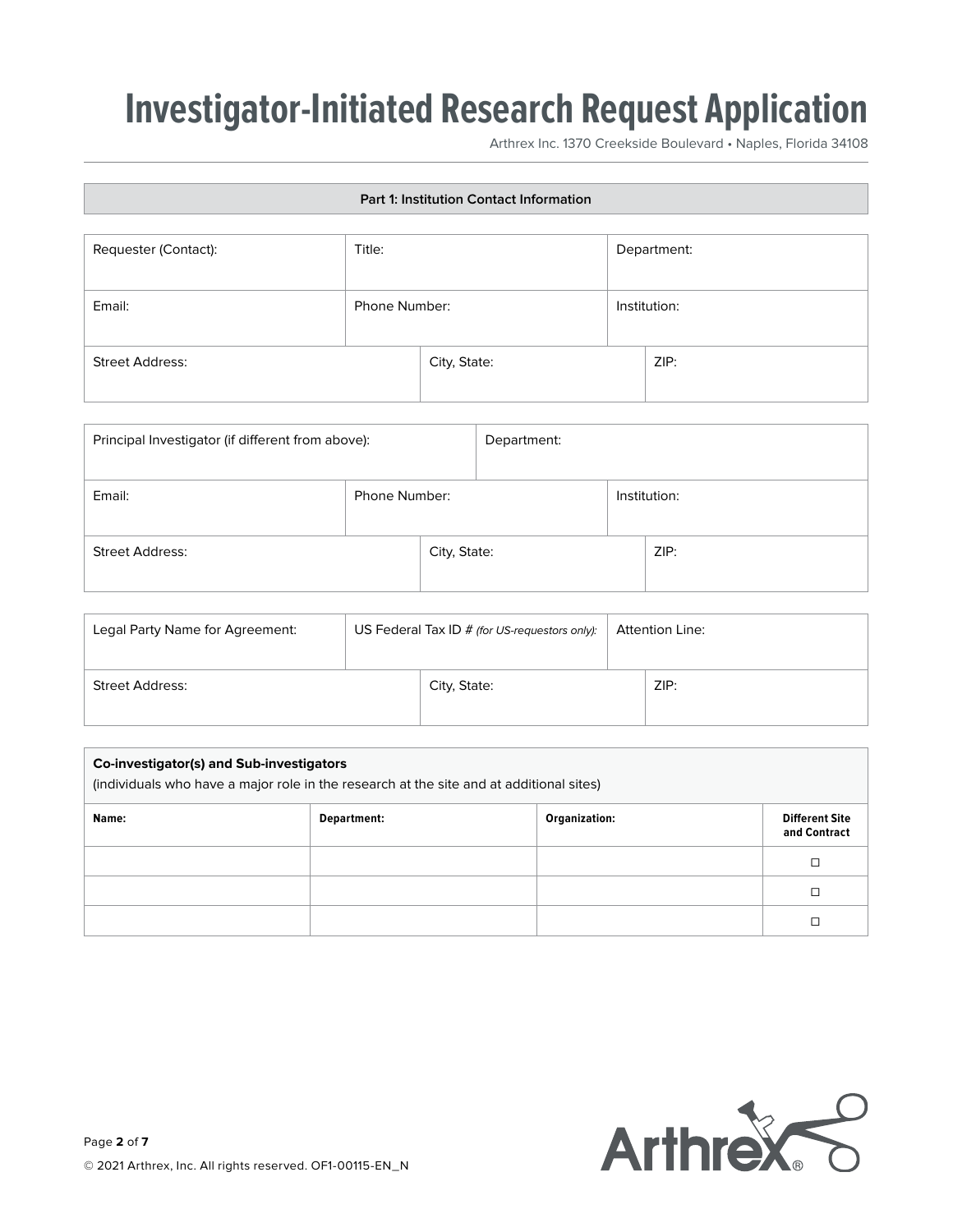Arthrex Inc. 1370 Creekside Boulevard • Naples, Florida 34108

### **Part 2: Research Proposal**

### **Full Research Title**

Choose a descriptive research title that reveals the key elements of the planned study.

### **Study Objective**

Specify the primary and secondary objectives/hypotheses of the planned study.

#### **Materials and Methods**

Describe the planned study design, taking into consideration the setting in which the data will be collected, sample size, duration of the study, and statistical analyses.

#### **Clinical studies**

- Study design (eg, prospective, retrospective, observational, etc.)
- Planned recruitment period
- Patient eligibility criteria
- All visit time points (eg, pre-op; surgery/treatment; 1, 3, 6, 12 month[s] post-op)
- Intervention(s)/treatment(s), comparison group(s) (if any)

**Laboratory studies (biomechanical, in vitro, etc.)**

- Detailed test setup
- Comparison of groups (if any)
- Clinical relevance (define acceptance criteria)

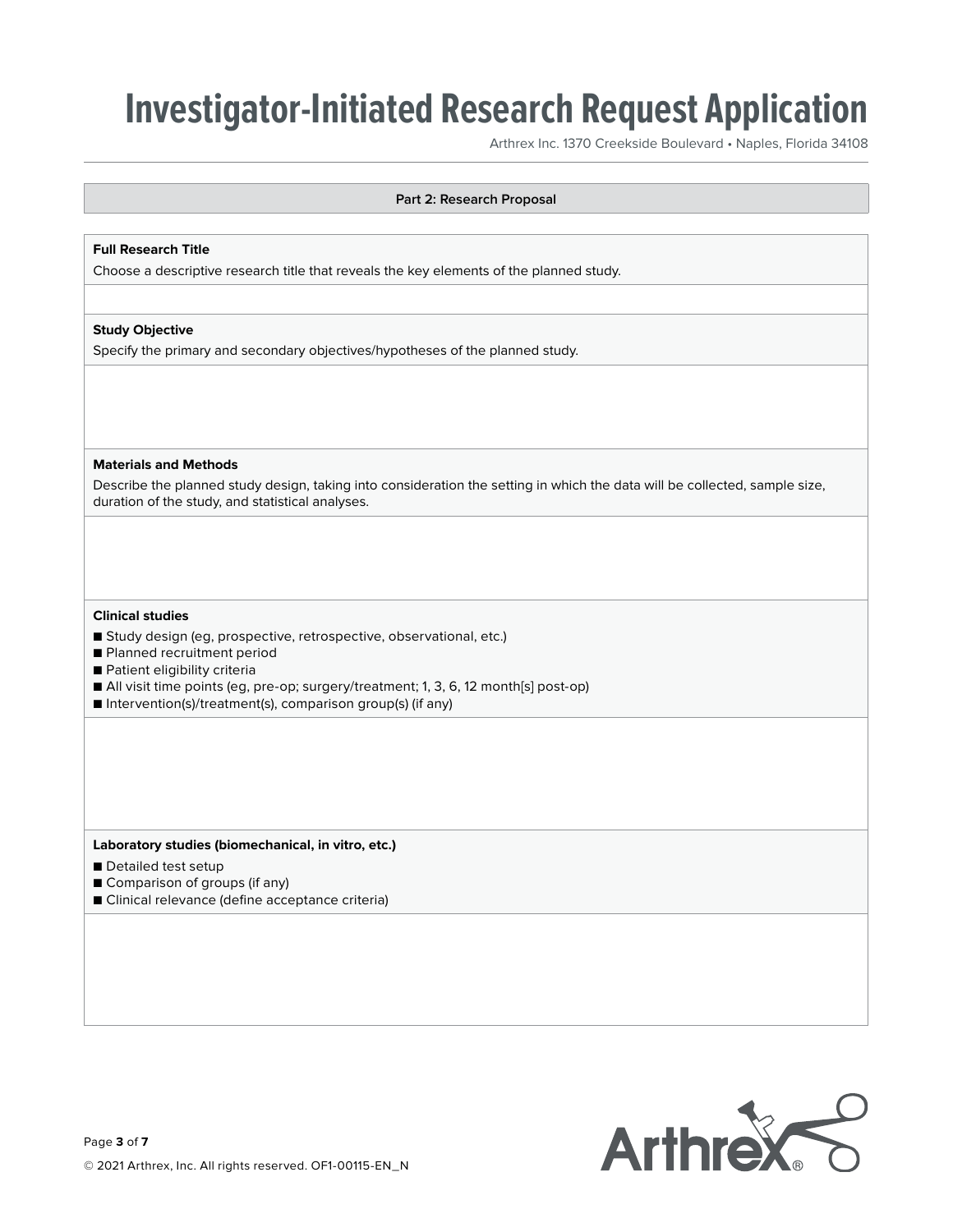Arthrex Inc. 1370 Creekside Boulevard • Naples, Florida 34108

| <b>Clinical Outcome Measures or Data Metrics for Laboratory Testing</b>                            |
|----------------------------------------------------------------------------------------------------|
| State primary and secondary outcomes.                                                              |
|                                                                                                    |
|                                                                                                    |
|                                                                                                    |
|                                                                                                    |
| <b>Expected Outcome</b>                                                                            |
| Indicate the expected outcome. This may be based on previously collected data and/or publications. |
|                                                                                                    |
|                                                                                                    |
|                                                                                                    |
|                                                                                                    |
| <b>Related Literature</b>                                                                          |
| If applicable, list relevant publications related to the planned study.                            |
|                                                                                                    |
|                                                                                                    |
|                                                                                                    |
|                                                                                                    |
| <b>Electronic Data Capture (if applicable)</b>                                                     |
| Do you plan to capture your clinical outcomes data electronically?<br>Yes<br>No                    |
| If yes, select one: □ Surgical Outcomes System (SOS) www.surgicaloutcomesystem.com<br>Other        |
|                                                                                                    |

| <b>Research Timeline</b><br>Please complete the expected dates for the following study milestones: |                                                       |  |               |
|----------------------------------------------------------------------------------------------------|-------------------------------------------------------|--|---------------|
| Project Completion Date:<br>Project Initiation Date:                                               |                                                       |  |               |
| <b>Milestones</b>                                                                                  | <b>Deliverable</b>                                    |  | Date (MM/YYY) |
| M <sub>1</sub>                                                                                     | Signed agreement (and ethical approval when required) |  |               |
| M <sub>2</sub>                                                                                     | Study 25% complete                                    |  |               |
| M <sub>3</sub>                                                                                     | Study 75% complete                                    |  |               |
| M4                                                                                                 | Final report                                          |  |               |

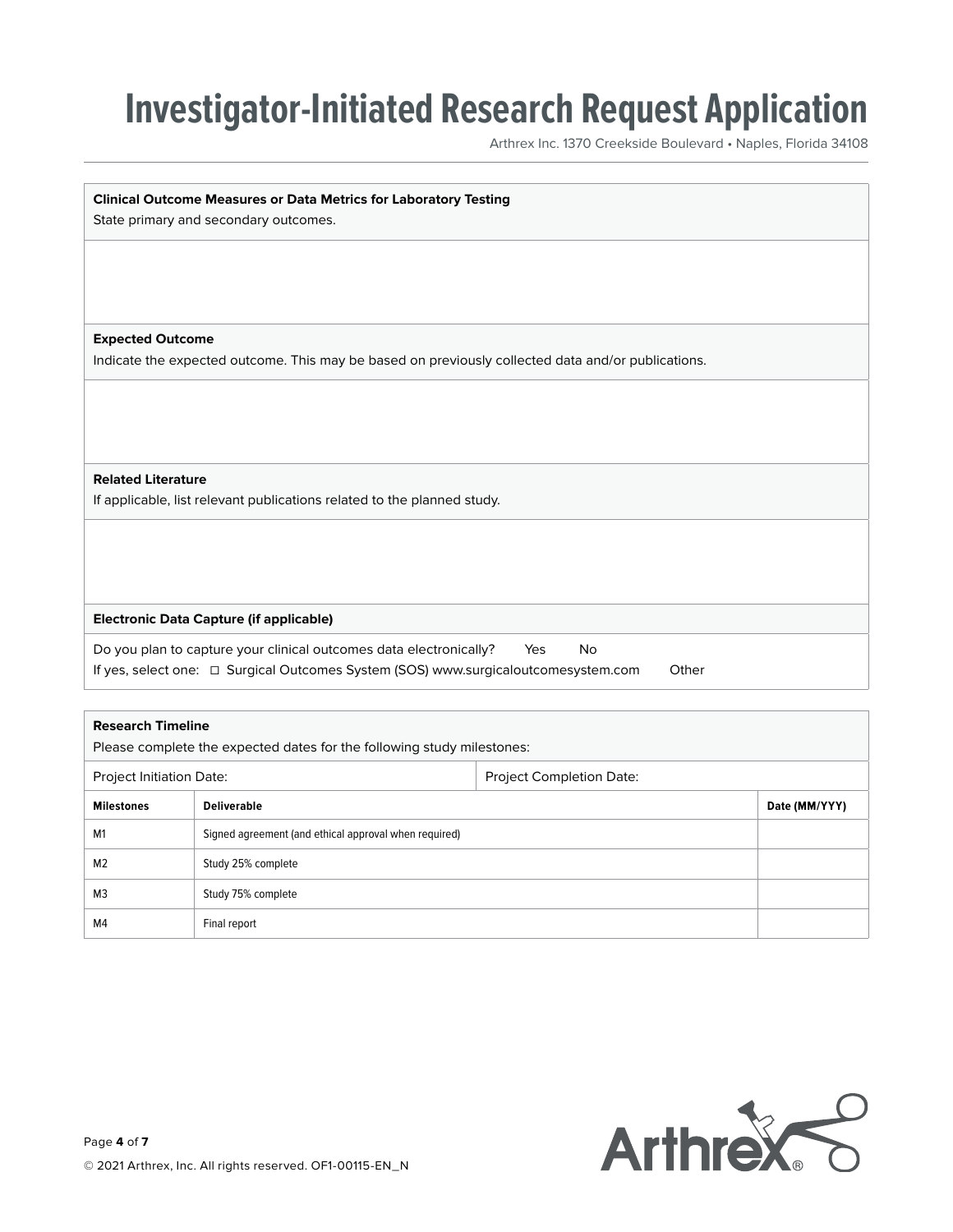Arthrex Inc. 1370 Creekside Boulevard • Naples, Florida 34108

### **Part 3: Itemized Budget**

**Research Request** (select all that apply)**:**

☐ Monetary (requested from Arthrex, more details below)

☐ Product (more details in Part 4)

☐ Access to Arthrex Orthopedic Research Facilities and Staff (more details in Part 5)

### **Itemized Budget Requested From Arthrex**

This may include clinical study-specific efforts that are not standard of care or reimbursed. For laboratory studies, this may include required materials. Do not list Arthrex products in this area. For multiple sites, attached a separate itemized budget as formatted below for each site.

| Item:                                                              | Cost: |
|--------------------------------------------------------------------|-------|
|                                                                    |       |
|                                                                    |       |
|                                                                    |       |
|                                                                    |       |
|                                                                    |       |
|                                                                    |       |
|                                                                    |       |
|                                                                    |       |
|                                                                    |       |
|                                                                    |       |
| Additional costs if applicable (eg, VAT, facility overhead, etc.): |       |
|                                                                    |       |
|                                                                    |       |
|                                                                    |       |
|                                                                    |       |
| <b>Total Cost (in local currency):</b>                             |       |

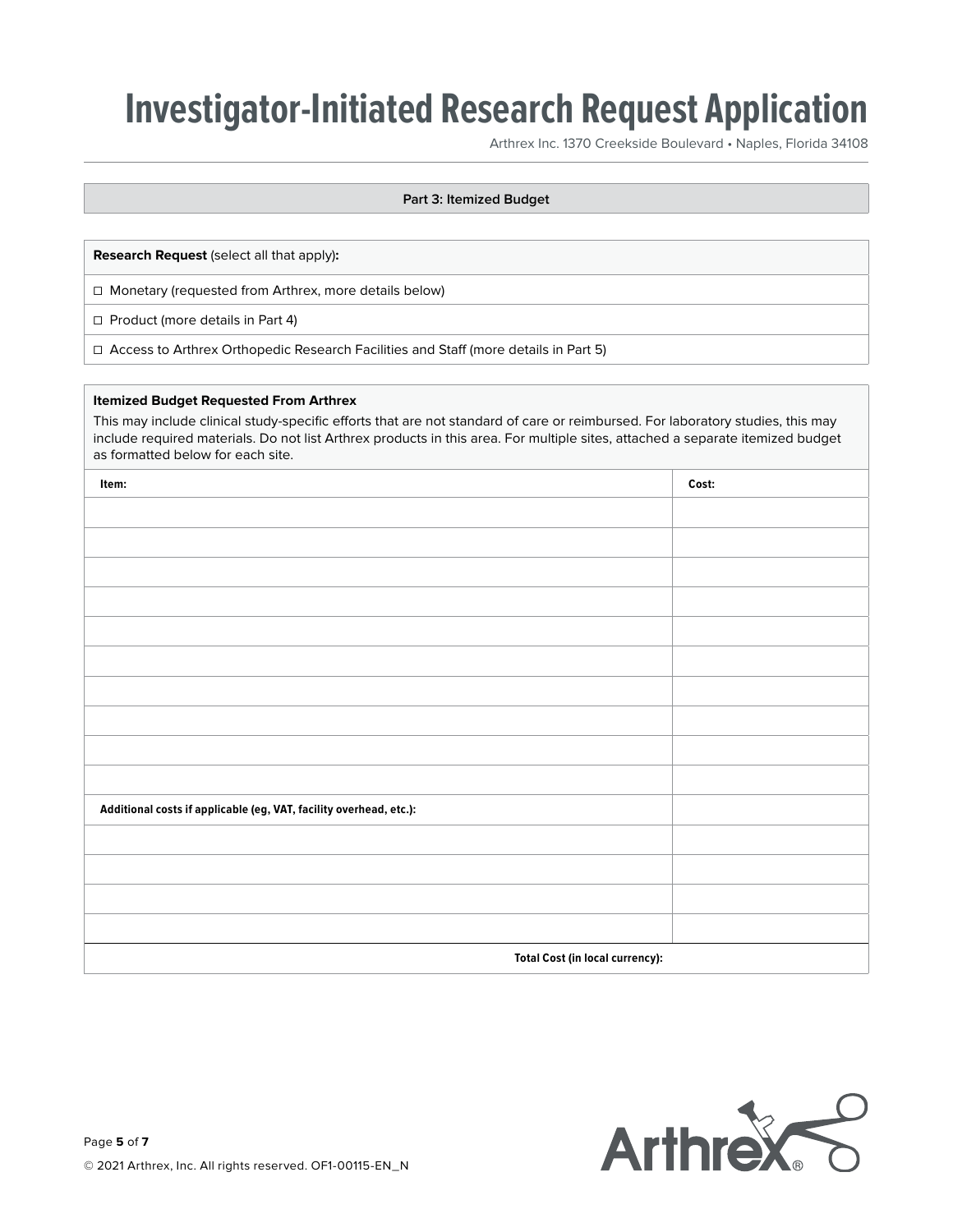Arthrex Inc. 1370 Creekside Boulevard • Naples, Florida 34108

## **Part 4: Products and Instrumentation Used in the Study**

- Arthrex products **MUST** include all part numbers and quantities to be considered for the review process. Refer to the Arthrex website for product information: [www.arthrex.com](http://www.arthrex.com).
- Please use one line per item requested.

| Part Number (AR-####): | Name: | <b>Quantity (each):</b> | Request at<br>No Charge |
|------------------------|-------|-------------------------|-------------------------|
|                        |       |                         | $\Box$                  |
|                        |       |                         | $\Box$                  |
|                        |       |                         | $\Box$                  |
|                        |       |                         | $\Box$                  |
|                        |       |                         | $\Box$                  |
|                        |       |                         | $\hfill\square$         |
|                        |       |                         | $\Box$                  |
|                        |       |                         | $\Box$                  |
|                        |       |                         | $\Box$                  |
|                        |       |                         | $\Box$                  |
|                        |       |                         | $\Box$                  |
|                        |       |                         | $\hfill\square$         |
|                        |       |                         | $\Box$                  |
|                        |       |                         | $\Box$                  |
|                        |       |                         | $\hfill\square$         |
|                        |       |                         | $\Box$                  |